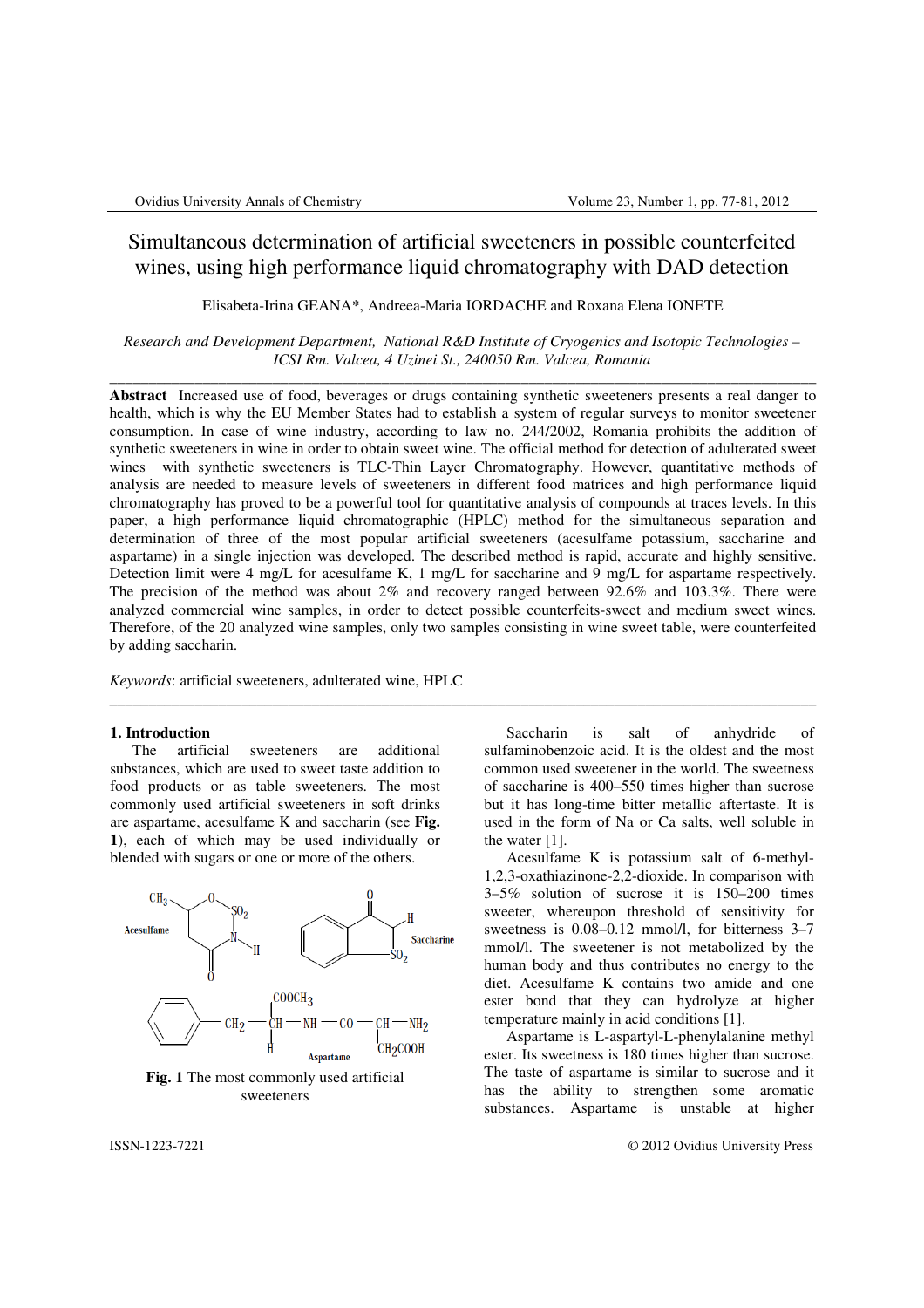temperatures as well as in aqueous medium. Eventually it is decomposed [1].

The use of artificial sweeteners is regulated in most countries, but in wine industry their use is prohibited. Medium sweet and sweet wines are obtained following a series of technological processes. Deviation from these processes and use of various practices contrary to the laws in force is considered an offense. In Romania, according the law no. 244/2002, the addition of synthetic sweeteners in wine in order to obtain sweet wine, is prohibited.

A variety of methods such as UV spectroscopy [2], capillary electrophoresis [3], high performance liquid chromatography [4, 5] and ion chromatography [6] are used for the determination of synthetic sweeteners in foods, beverages and dietary.

This application note presents a fast and robust liquid chromatography method to test widely used artificial sweeteners such as acesulfame potassium, saccharine and aspartame in possible counterfeited wines.

## **2. Experimental**

## *2.1. Reagents*

Reference compounds (acesulphame K, aspartame and saccharin) were purchased from Sigma-Aldrich. All solid standards were of  $\geq$  98 % purity. Water was purified using a Milli-Q Ultrapure water purification system (Millipore, Bedford, MA, USA). Potassium dihydrogen phosphate, acetonitrile and phosphoric acid were obtained from Merck (Darmstadt, Germany).

Stock solutions were prepared separately by dissolving reference compounds in deionised water. Working standard solutions of aspartame, acesulphame K, and sodium saccharin were prepared by mixing and diluting aliquots of stock solutions.

#### *2.2. Samples*

A set of 20 commercial sweet and medium sweet wines were sampled from the market. All samples consisted of table wine, bottled in Polyethylene terephthalate (PET) containers, from which 10 were sweet wines and 10 medium sweet wines.

#### *2.3. Sample preparation*

Samples of wines were degassed for 10 minutes in an ultrasonic bath before directly injection in chromatographic system.

### *2.4. HPLC conditions*

Chromatographic analysis was carried out with a Thermo Finnigan Surveyor Plus chromatograph equipped with a diode array detector at 220 nm, Surveyor autosampler, Surveyor LC Pump (Quaternary gradient). Data analysis was done using the Chrome Quest Chromatography Workstation. The analytical column is Aquasil C18, 250 ×4.6 mm, with the sorbent particle size of 5 µm. The mobile phase, mixed of phosphate buffer (2.72 g potassium phosphate monobasic adjusted at  $pH = 4.3$  with orthophosphoric acid) and acetonitrile 90:10 (v/v) has flown through the system at the rate of 1 ml/min. Samples were injected onto analytical column in 10µL volume. Total running time was 30 minutes. All analyses were carried out at ambient temperature.

Quantification of each synthetic sweetener was performed by measuring peak areas at the corresponding retention time and comparing them with the relevant calibration curve.

Confirmation of the analyte in the sample was made using a diode detector. Peaks were confirmed by comparing their spectra with those of the aqueous solutions of the standards.

## **3. Results and discussions**

The described analytical method effectively separates the artificial sweeteners of all analysed samples and standards. To determine retention times for each analyte, a sample of each was runed making it easier to analyze the mixed standards. The determined retention times were approximately 5.26 min for acesulfame K, 9.52 min for saccharine and 20.38 min for aspartame. A chromatogram from a mixed standard solution is shown in **Fig. 2**, containing three peaks corresponding to the three analytes.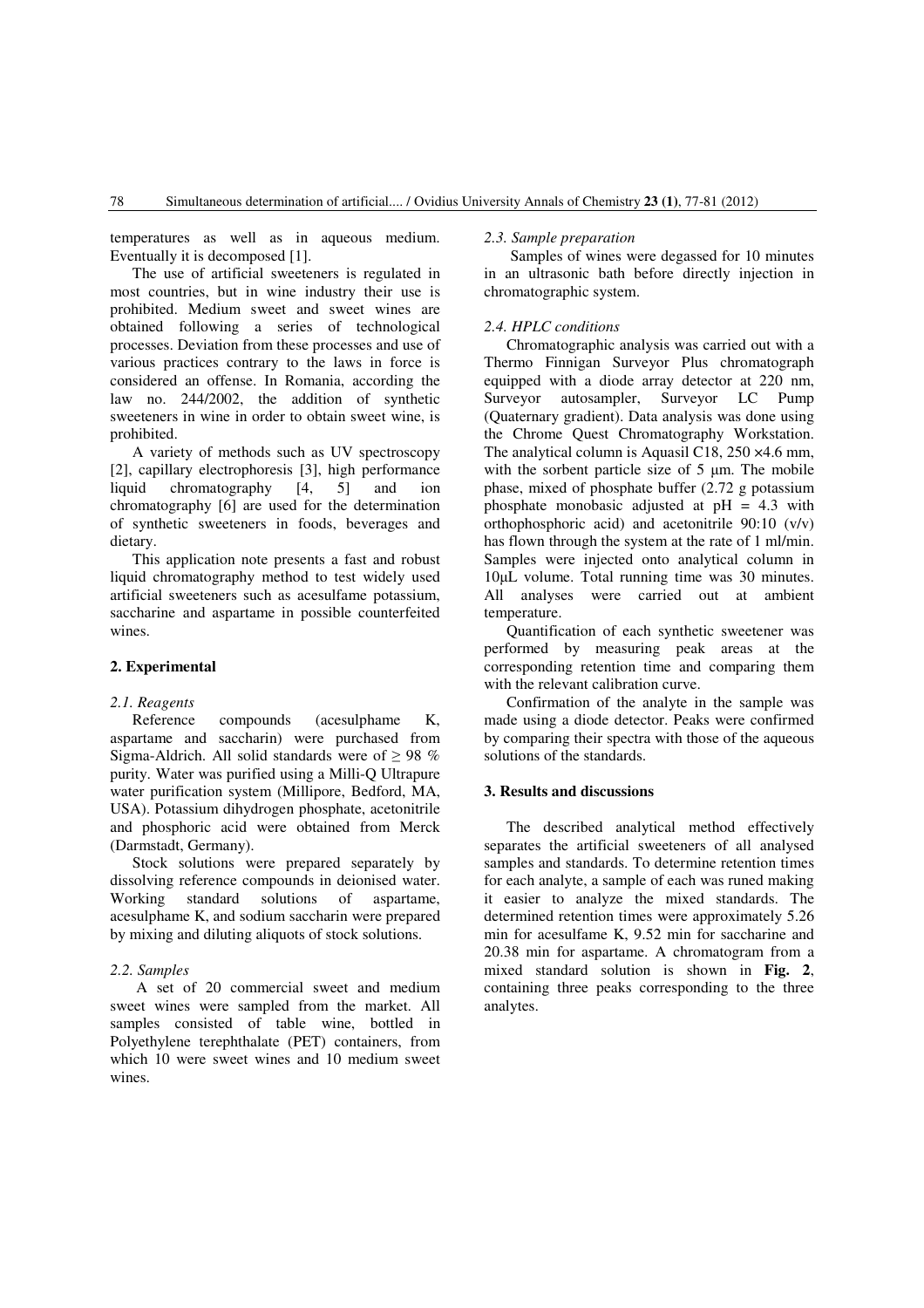

**Fig. 2** The chromatograms of standard solutions

Limits of detection (LOD) were estimated with concentrations giving a signal-to-noise ratio of 3/1. The limit of quantification (LOQ) is defined as three time the LOD value. Linearity measurement was based on seven concentration points with three replicates of standard solution for each concentration level.

The precision of our method was evaluated as analytical repeatability based on five replicates of standard solutions. Precision is expressed as the relative standard deviation (RSD) of the replicates.

Recovery was determined by spiking selected samples of each matrix with standards at three concentrations level (10. 25 and 50 mg/L).

The good linearities between the sweetener concentration and peak area responses were achieved over the range from 1 to 100.0 mg/L with a correlation coefficient varying from 0.9966 to 0.9989. Detection limits of acesulfame potassium, saccharine and aspartame were 4, 1 and 9 mg/L respectively. The recovery rates of spiked samples at three level 10, 25 and 50 mg/L respectively, ranged from 92.6% to 103.3%.

Method validation data are shown in **Table 1.**

| <b>Parameter</b>               |                   | Name of artificial sweetener |                   |                  |
|--------------------------------|-------------------|------------------------------|-------------------|------------------|
|                                |                   | Acesulfame K                 | <b>Saccharine</b> | <i>Aspartame</i> |
| Linearity range (mg/L)         |                   | $1 - 100$                    | $1 - 100$         | $1 - 100$        |
| Correlation coefficient, $r^2$ |                   | 0.9978                       | 0.9966            | 0.9989           |
| (for calibration curves)       |                   |                              |                   |                  |
| $LOD$ (mg/L)                   |                   | $\overline{4}$               |                   | 9                |
| $LOQ$ (mg/L)                   |                   | 12                           | 3                 | 27               |
| Precision, RSD%                |                   | 2.1                          | 2.1               | 1.9              |
| Recovery %                     | $10 \text{ mg/L}$ | 98.7                         | 95.3              | 92.6             |
|                                | $25 \text{ mg/L}$ | 94.5                         | 103.0             | 97.4             |
|                                | $50 \text{ mg/L}$ | 103.3                        | 98.4              | 100.1            |

**Table 1.** Method validation data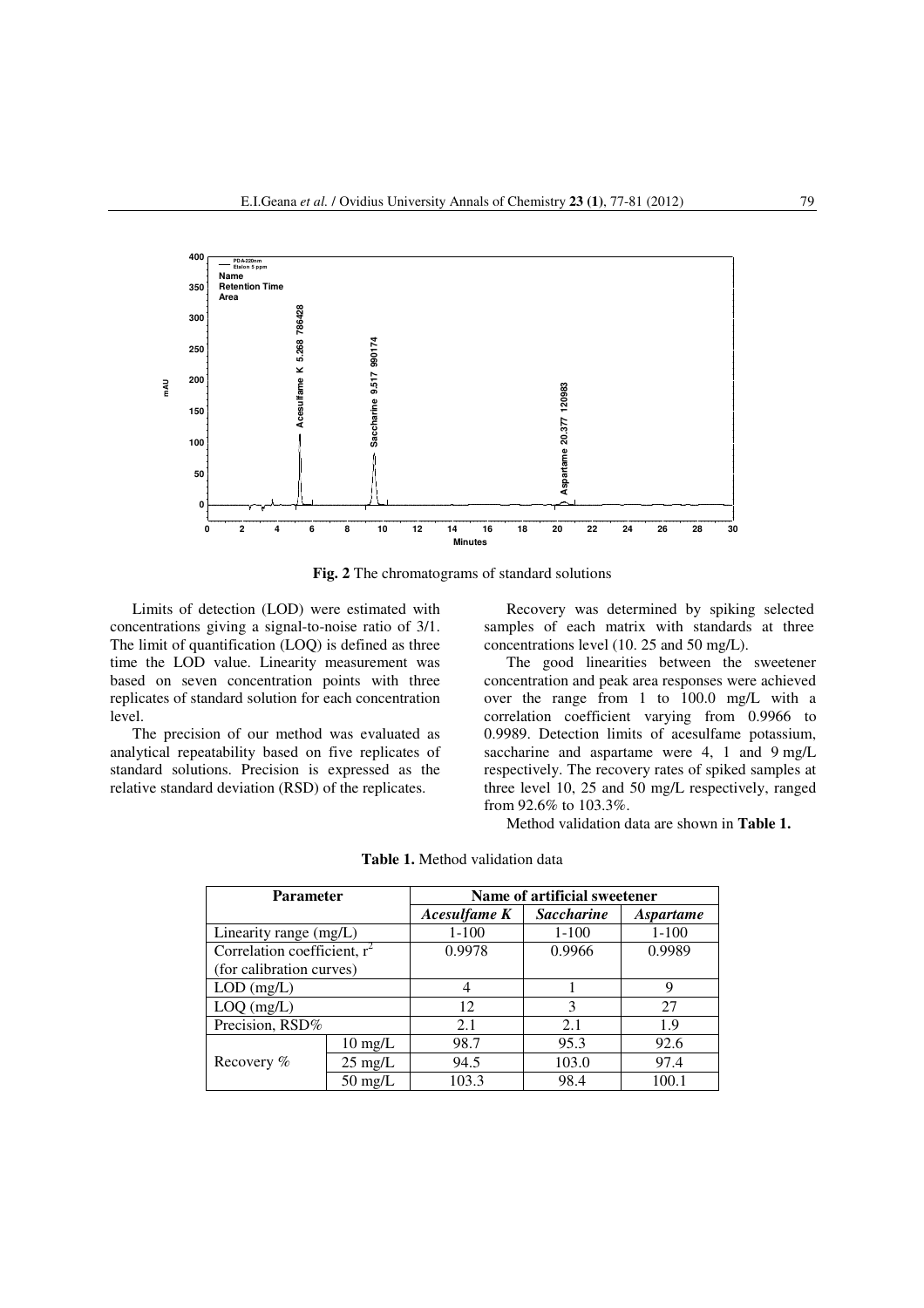#### *Application with real wines samples*

By overlaying the chromatograms of the standards and the real samples, one can easily find out which kind of sweeteners are used in specific samples. **Fig. 3** shows the chromatogram of counterfeited wine sample with saccharine (A) and uncontaminated wine sample (B). In two sweet table wine used in this study (10% of the studied wines) was identified and quantified saccharin at 1.9 mg/L and respectively 9.4 mg/L. In the remaining samples (80% of the studied wines) no sweeteners were identified.

The presence of saccharine in the contaminated samples was confirmed by a diode array detector. Peaks were confirmed by comparing their spectra with those of the aqueous solutions of the standards (**Fig. 4**).



**Fig. 3** Overlap of the chromatogram of standards with contaminated sample with saccharine (A) and uncontaminated sample (B)